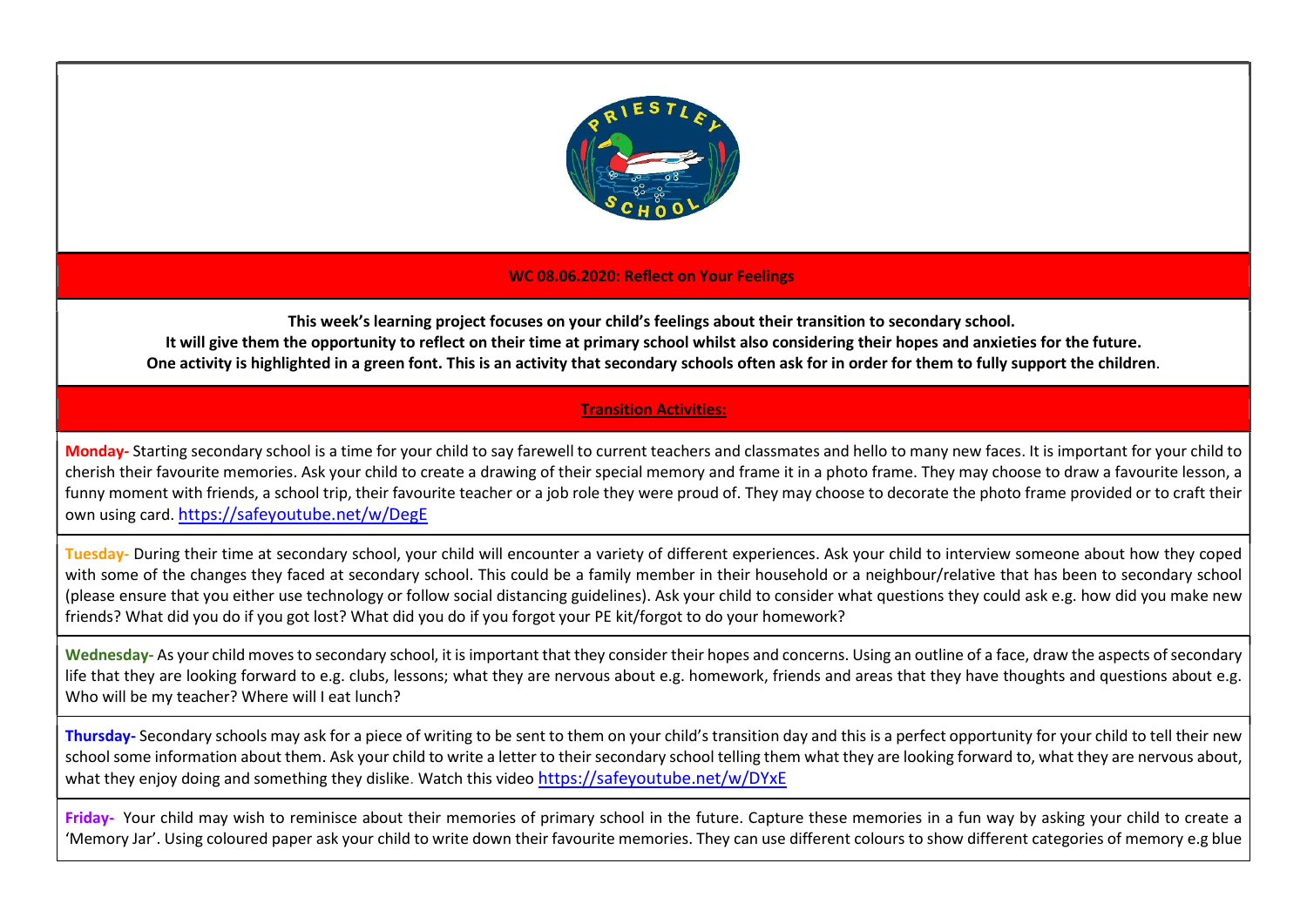for friendship, yellow for teachers, red for favourite lessons, green for school trips. Use a jam jar or a plastic bottle to collect their memories; they could even personalise their jar with decoration.

## Staying Safe Online

In preparation for moving to secondary school, why not have a go at entering The Childnet Film Competition which invites young people aged 7-18 to create a 2 minute online safety film to inspire their peers to create a safe, supportive and fun online world around the theme 'We want an internet where we're free to…'. Within your video you could specifically aim the video at Y6 children who are making the step up to secondary school. You could do this by: highlighting the need to stay in touch with friends safely who move to other secondary schools and by Discussing how Y6 children could safely stay in contact with one other and offer support. The entries that make into the final shortlist will be judged by a prestigious panel made up of representatives from BAFTA, the BBC, the British Board of Film Classification, the BFI, Disney and the Motion Picture Association. The young people who create winning films and storyboards will receive great filmmaking and creative prizes for their school or youth group. Whether used at school or as a home learning project, the competition is a great way of exploring important internet safety messages with young people of all ages. Visit https://www.childnet.com/resources/film-competition/2020